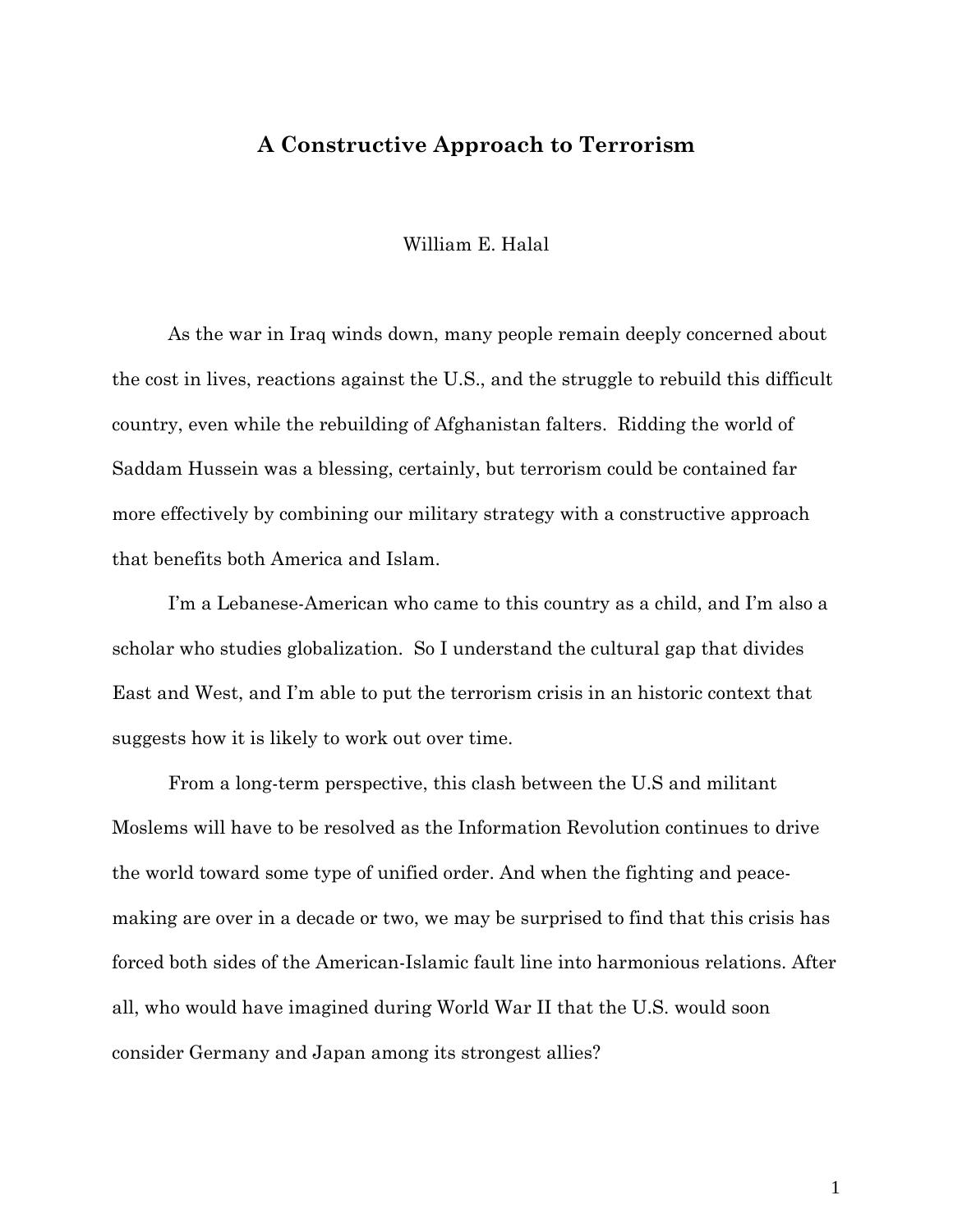The basic problem is that Islam has been in decline for a century while the U.S. ascended to global dominance. There are other causes, of course, such as authoritarian Islamic governments that stifle dissent and the clash over Israel. But the Islamic world is fertile ground for terror because poverty, poor education, powerlessness, and the other symptoms of decline breed a restless resentment.

As if this chasm between our global dominance and their loss of empire were not disturbing enough, we unwittingly offend Moslems because our lifestyle glorifies the very things these religious people (and our own Puritan ancestors) have long considered sinful: extravagant consumption, wanton sexuality, and a lust for money. One hundred Nobel Laureates recently warned that the world is facing a crisis of poverty and pollution, yet America is preoccupied with SUVs, greedy CEOs, and Britney. The most telling condemnation is that Americans like myself struggle to protect their children from our popular culture that is often likened to "a sewer."

 Yes, terrorism is an evil that must be rooted out and destroyed. But it is also a manifestation of vast global inequities that now pose the greatest challenge facing civilization. Our nation was traumatized by the deaths of 3000 people, yet 30,000 children die each day of hunger. Much of the world lacks clean water and health care. Imagine how these impoverished people must feel, knowing that we consume several times the global resources per person they do and that we produce corresponding amounts of pollution.

 Little wonder that the world is caught in a love-hate relationship with the U.S. They admire our wealth and freedom – but they are bitter about our aloofness

2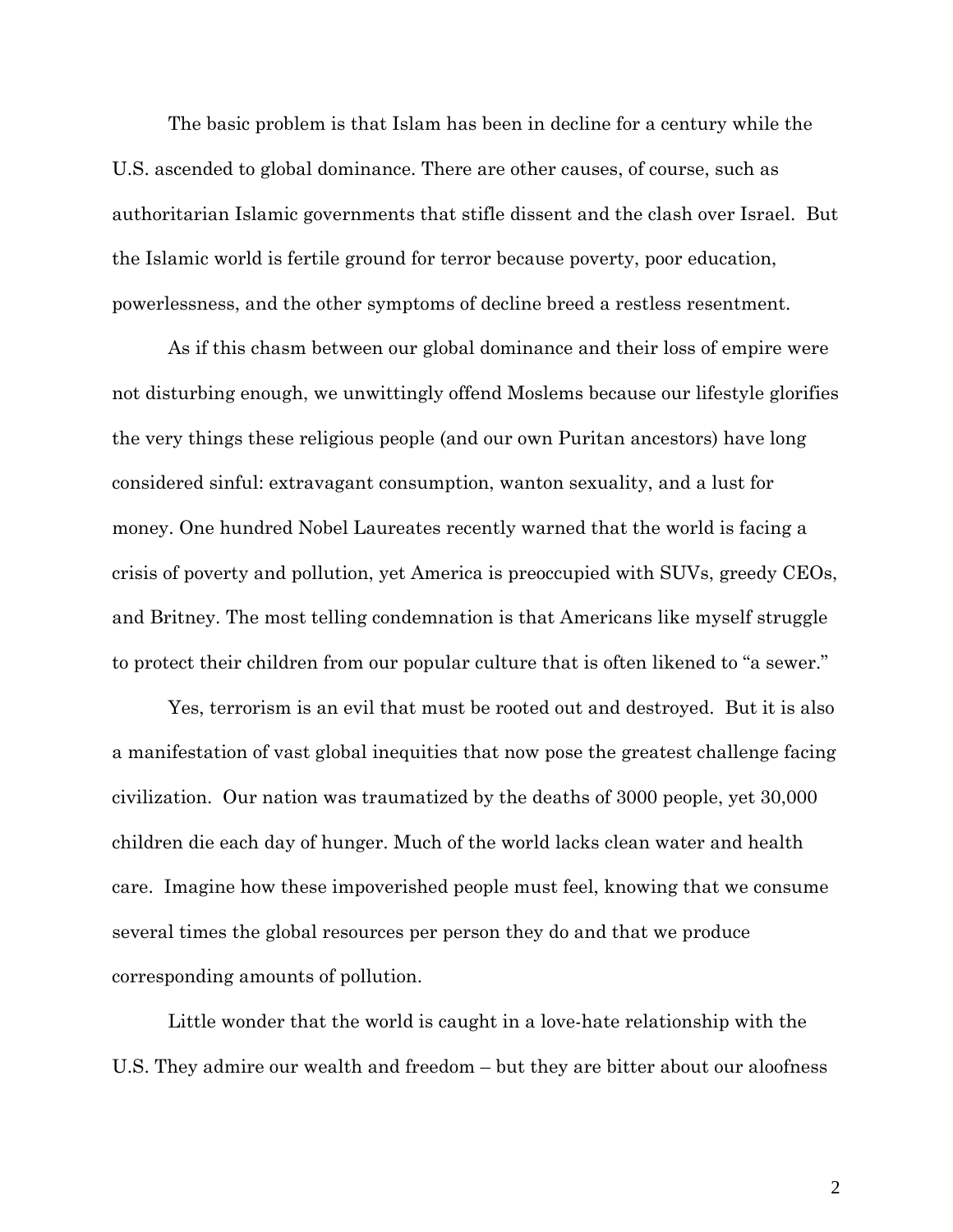from the struggles they agonize over and they distrust our intrusions into their affairs. Nelson Mandela spoke for many other world leaders when he called America "a threat to world peace." Exaggerated, of course, but I don't think we see ourselves as accurately as others do.

 Crises usually present opportunities in disguise, and this great crisis offers unusually great opportunities. There seems to be a fortuitous match between the benefits both sides can gain by bridging the U.S.-Islamic divide.

 One of the most powerful strategies we could pursue is to help Islam enter the modern world. Just as the West rehabilitated Germany with the Marshall Plan, the U.S. should launch a similar effort to help poor nations modernize. We could provide loans, transfer technology, and reduce trade barriers. Most importantly, we should encourage U.S.-Islamic business alliances. In addition to using military power to fight terrorism, why not unleash the great power of American business? Arabs possess a fine entrepreneurial tradition that could be harnessed to provide the swelling ranks of young Moslems an alternative to radicalization. A vibrant Middle-East economy would defuse the forces that promote terrorism, open up huge new markets for U.S. goods, and rejuvenate today's sagging global economy.

 Another powerful strategy would be to lead the world in solving the energyenvironment problem. Our dependence on the Middle East for oil supports corrupt Islamic governments that foment terrorism, antagonizes fundamentalists, and puts us at the mercy of war mongers like Saddam Hussein. A national effort to develop hybrid and fuel-cell autos, wind and solar power, and energy efficiency could ease